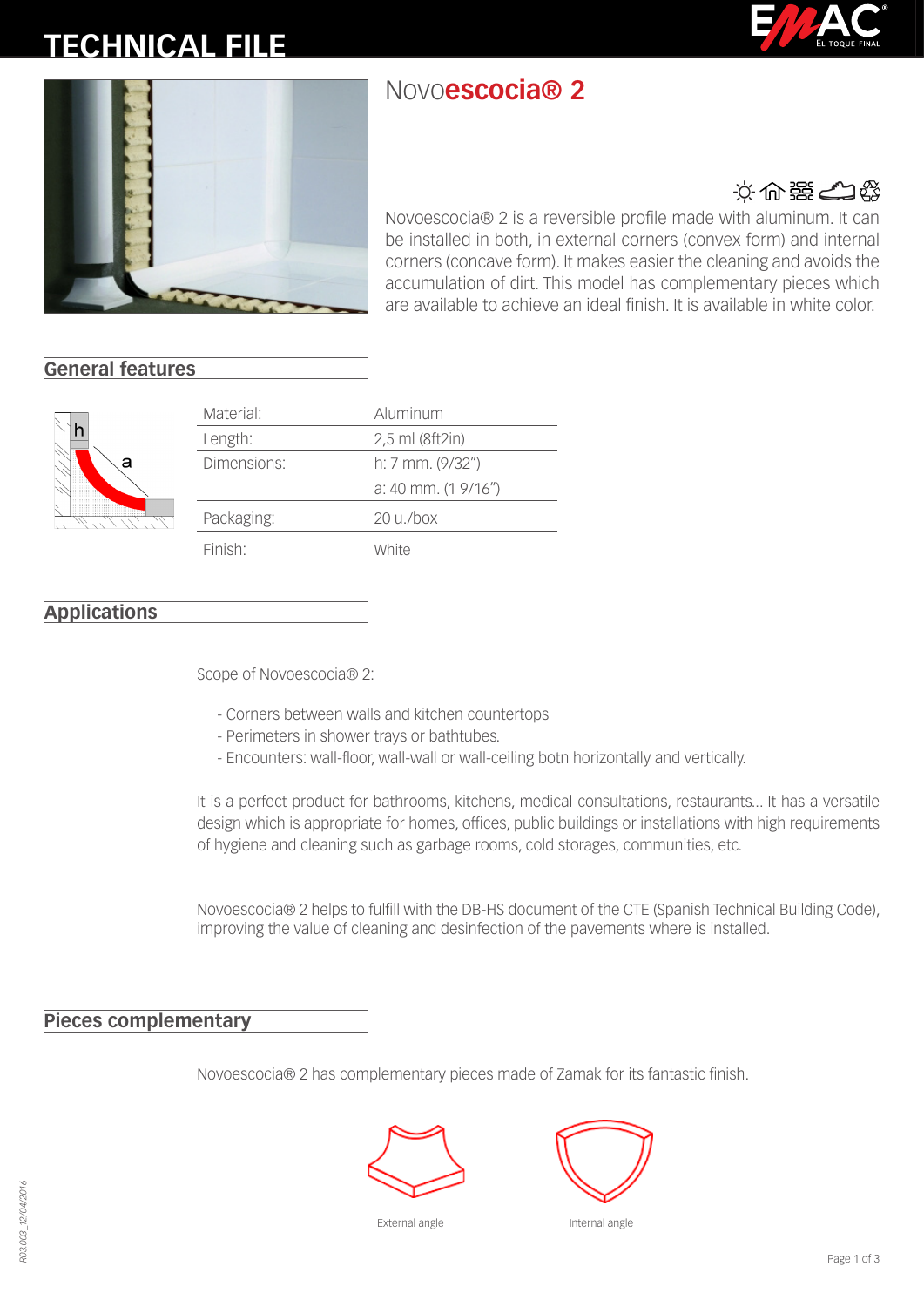# **TECHNICAL FILE**

Novo**escocia®** 2



#### **Materials**

Aluminum Novoescocia® 2 is a profile made of aluminum. This material has excellent chemical, physical and mechanical properties. It is lightweight, tough, ductile, malleable and highly durable.



On the other hand, lacquered finish obtains a high quality and homogeneus surface. The lacquering has the quality seal Qualicoat, which guarantees the quality of the process and the final products.

**EMK** Zamak The complementary pieces of Novoescocia® 2 are made of Zamak. The zamak is a non ferrous alloy of zinc with aluminium, magnesium and copper (UNE EN 1774). It is tough, has high hardness, high mechanical strength and excellent plastic deformability.

*\*You can find out more information by consulting the Technical files of materials in www.emac.es*

#### **Technical features and Tests**

| Alloy                 | 6063 (L-3441/38-337) |
|-----------------------|----------------------|
| Fire resistance       | MO (UNE 23-727-90)   |
| Abrasion resistance   | Very good            |
| Lightfastness:        | <b>Excelente</b>     |
| Appearance and color: | FN 12373-1           |

#### **Installation**

Please, first of all clean the surface of Novoescocia® 2:

- 1. Putting abundant fix material on the back surface of Novoescocia® 2. This material could be an adhesive as silicone, polyurethane mastic or other adhesives.
- 2. Then lean the profile lenghtwise against the angle made between the floor and the wall.
- 3. After this, place the wall and the floor placing them against the profile .
- 4. Finally, clean carefully the spare material and let it dry.

#### **Cleaning and maintenance**

The product must be cleaned periodically with a soft cloth. If you use a neutral liquid cleaner, you must rinse the profile with cold water and dry it to remove the humidity excess. The persistent dirtiness can be removed by using cleaning approved agents lightly abrasive or a grid covered with polished powder neutral.

Steel wool, abrasive cleaners, souring products as well as strong acids (hydrochloric and perchloric),strong bases (caustic soda or ammonia) or carbonated solutions are not recommended. Citric acid is neither recommended because disolves the protective layer of the surface of aluminium. Waxes, petrolatum, lanolin or similar substances are not appropriate. Solvents containing haloalkanes (hydrofluoroether and chlorinated solvents) and curing accelerators containing chlorides should not be used (use special accelerators free of chlorides).